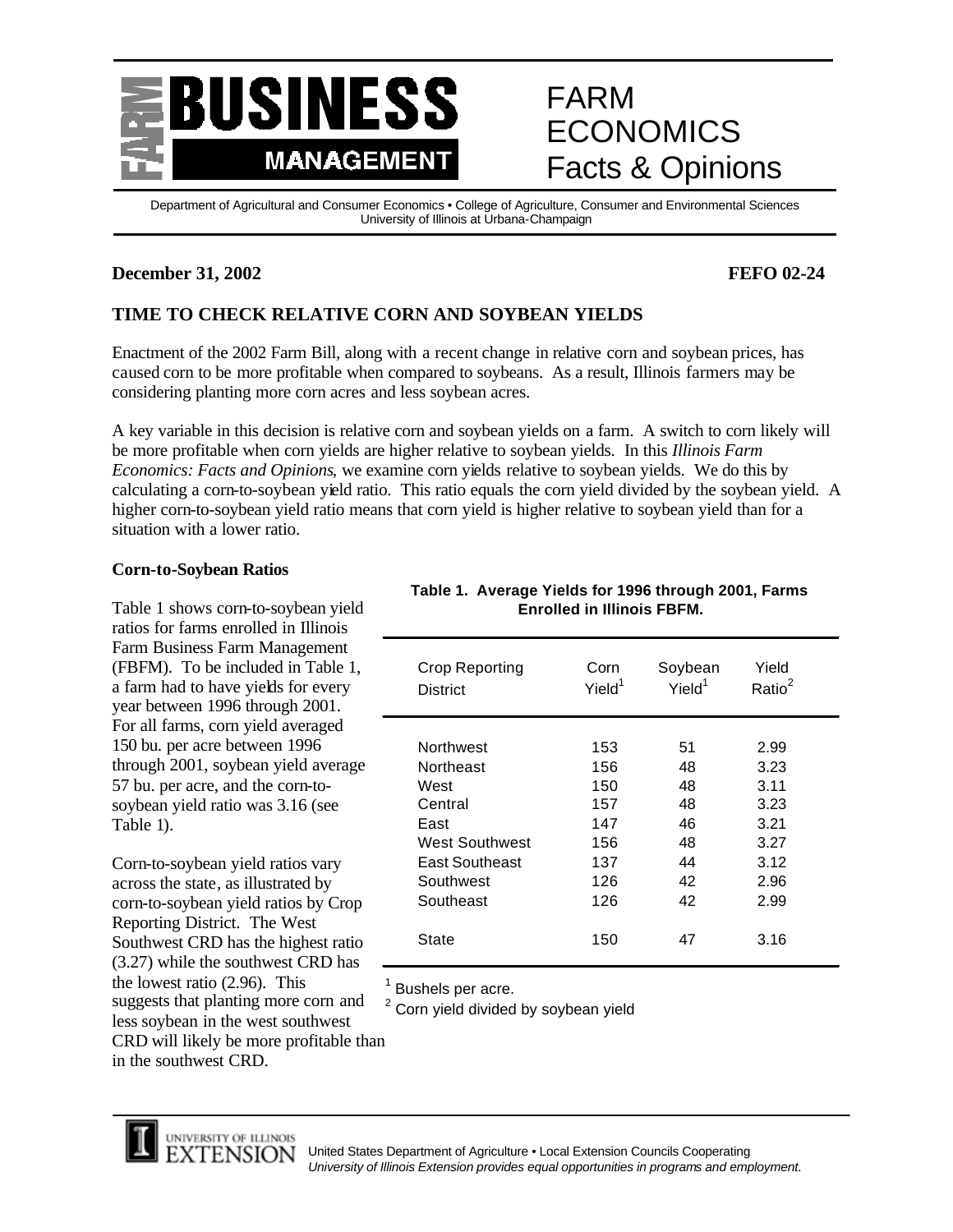A more detailed geographical look at these ratios can be seen in Figure 1. This figure shows corn-tosoybean yield ratios by county. In constructing these ratios, county yields obtained through the National Agricultural Statistics Service were averaged from 1997 through 2001.



Dispersion of high and low county corn-to-soybean ratios is geographically related (see Figure 1). An area in south-central Illinois has high corn-to-soybean ratios (Madison, Macoupin, Montgomery, Christian, Macon, Shelby, and Moultrie counties). Also an area in southern Illinois near the Mississippi, Ohio, and Wabash rivers has high ratios.

Counties with low corn-to-soybean ratios tend to be located in the northwest part of the state (see Figure 1). A stretch of counties from Jo Daviess and Stephenson in the north down to Henderson, Warren, and Knox counties in the south have low corn-to-soybean yield ratios. Williamson, Saline, and Johnson counties in southern Illinois also have low ratios.